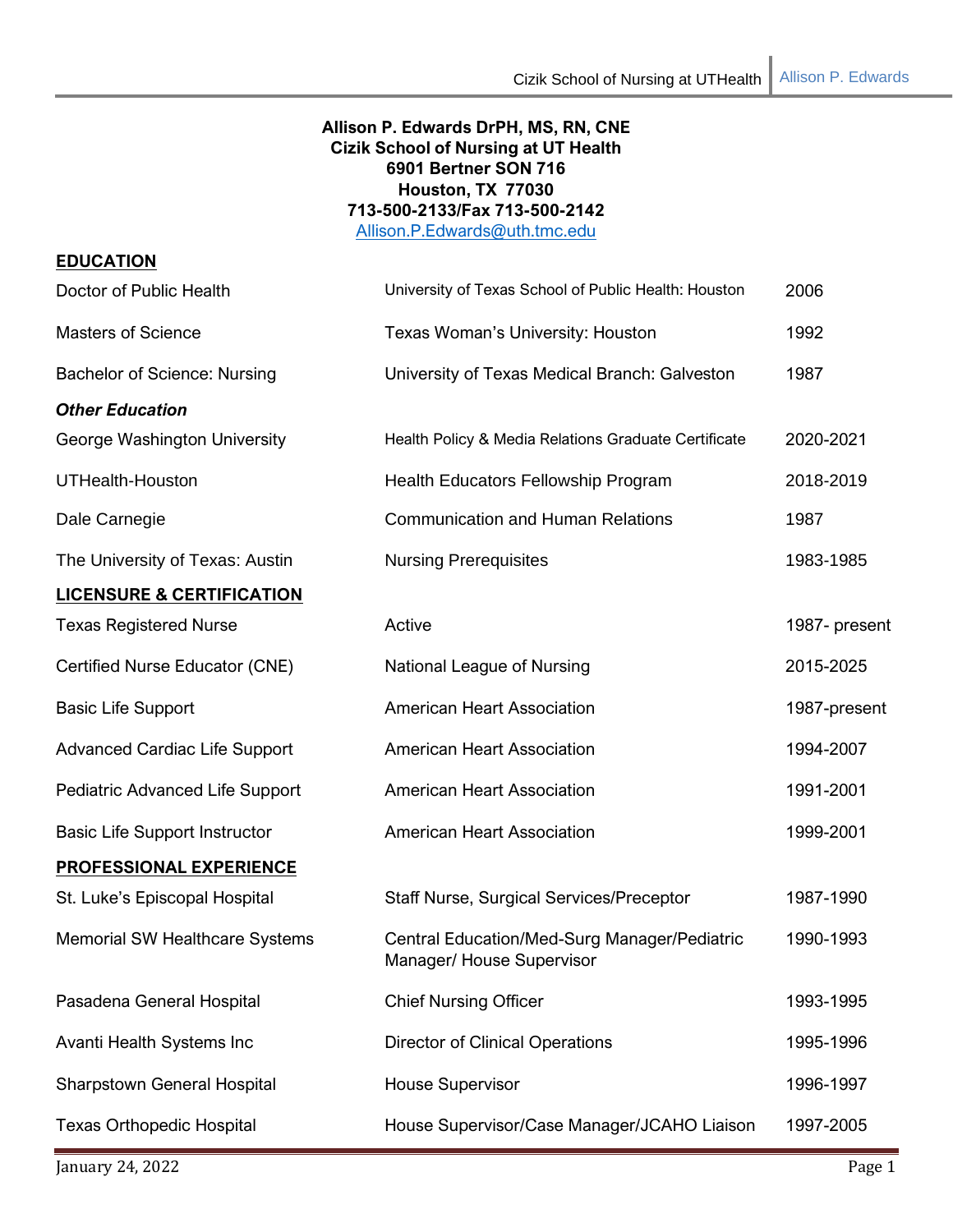San Jacinto College of Nursing **Adjunct Clinical Faculty** 2001-2003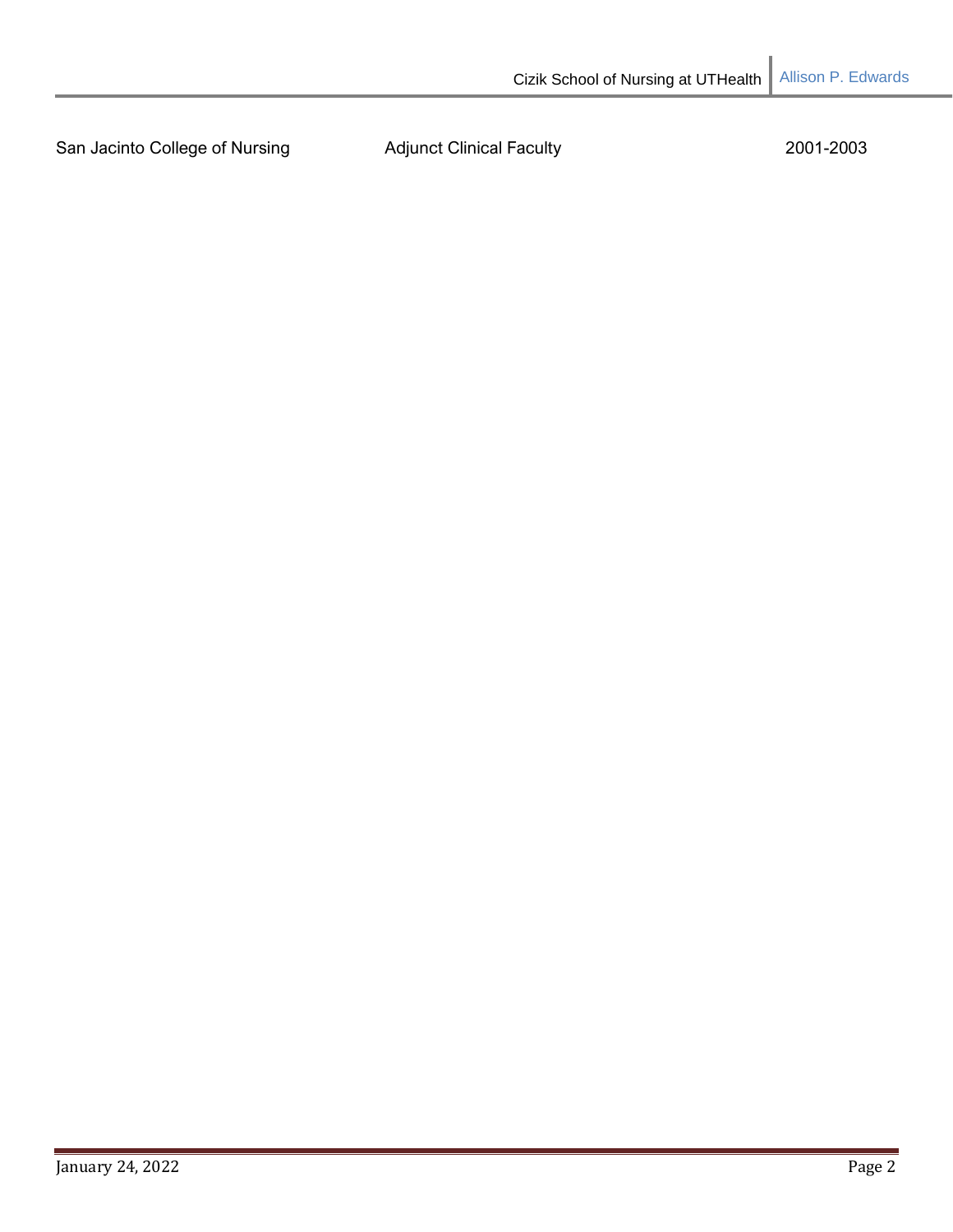| PROFESSIONAL EXPERIENCE continued                                                                               |                                                                                                                                                            |              |
|-----------------------------------------------------------------------------------------------------------------|------------------------------------------------------------------------------------------------------------------------------------------------------------|--------------|
| <b>UTHealth Cizik School of Nursing</b>                                                                         | Assistant Professor, Undergraduate Studies<br>Coordinator, Joan and Stanford Alexander<br>Fellowship Intellectual and Developmental<br><b>Disabilities</b> | 2008-present |
| <b>HONORS AND AWARDS</b>                                                                                        |                                                                                                                                                            |              |
| Recipient, Dean's Teaching Fellowship                                                                           | UTHealth School of Public Health                                                                                                                           | 2003         |
| Governor-appointed Board Member                                                                                 | <b>Texas Board of Nursing</b>                                                                                                                              | 2015-2027    |
| Elected, UT System New Direct Leader<br>Forum                                                                   | <b>UTHealth: Houston</b>                                                                                                                                   | 2017         |
| <b>Elected Participant</b>                                                                                      | National Leadership Consortium on Developmental<br><b>Disabilities</b>                                                                                     | 2017         |
| Nominee, President's Scholar Award-<br><b>Clinical Service and Regents Outstanding</b><br><b>Teaching Award</b> | <b>UTHealth: Houston</b>                                                                                                                                   | 2017, 2020   |
| Honoree, Hurricane Heroes                                                                                       | <b>Texas Nurses Association, District 9 Foundation</b>                                                                                                     | 2017         |
| Nominee, AAIDD Education Award                                                                                  | American Association of Intellectual and<br><b>Developmental Disabilities</b>                                                                              | 2018         |
| Candidate, Josiah Macy Foundation<br>Scholar                                                                    | Josiah Macy Foundation                                                                                                                                     | 2018         |
| Recipient, UTHealth: Health Education<br>Fellowship                                                             | <b>UTHealth: Houston</b>                                                                                                                                   | 2018-2019    |
| <b>Elected Board Member</b>                                                                                     | The Center for Pursuit                                                                                                                                     | 2019         |
| Nominated Board Member                                                                                          | University of Texas Medical Branch Alumni                                                                                                                  | 2019         |
| <b>Elected Board Member</b>                                                                                     | University of Texas Medical Branch Development                                                                                                             | 2019         |
| Hall of Fame Recipient                                                                                          | University of Texas Medical Branch                                                                                                                         | 2020         |
| <b>Scholarship Recipient</b>                                                                                    | National Council of State Board's of Nursing<br>George Washington University: Health Policy                                                                | 2020         |

# **GRANTS**

*Research*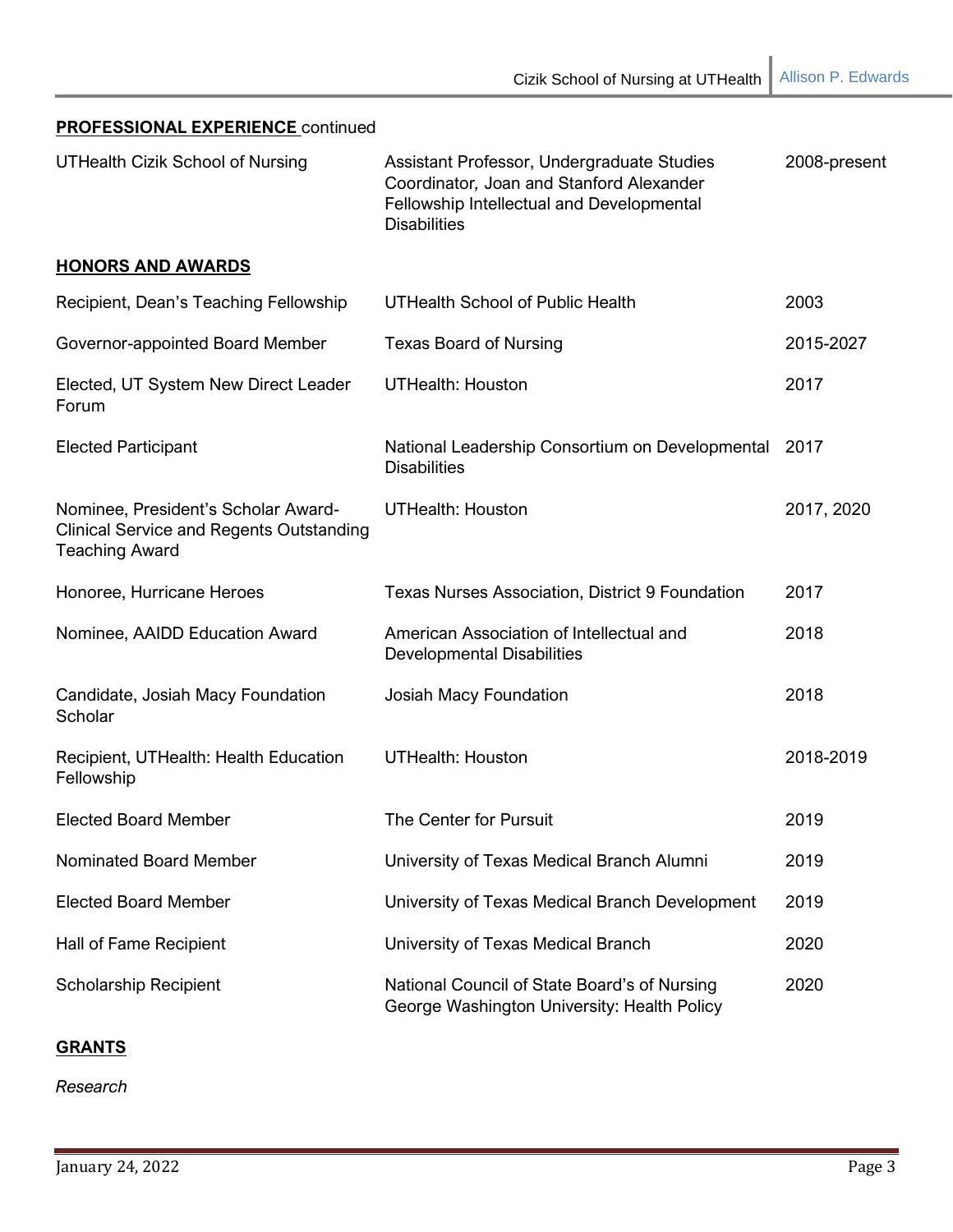Socio-Demographic Disparities in Epilepsy Care. Center for Disease Control. **Edwards, Allison P.** (Principal Investigator) and Begley, Charles. \$1,000,000.00. 2006-2011.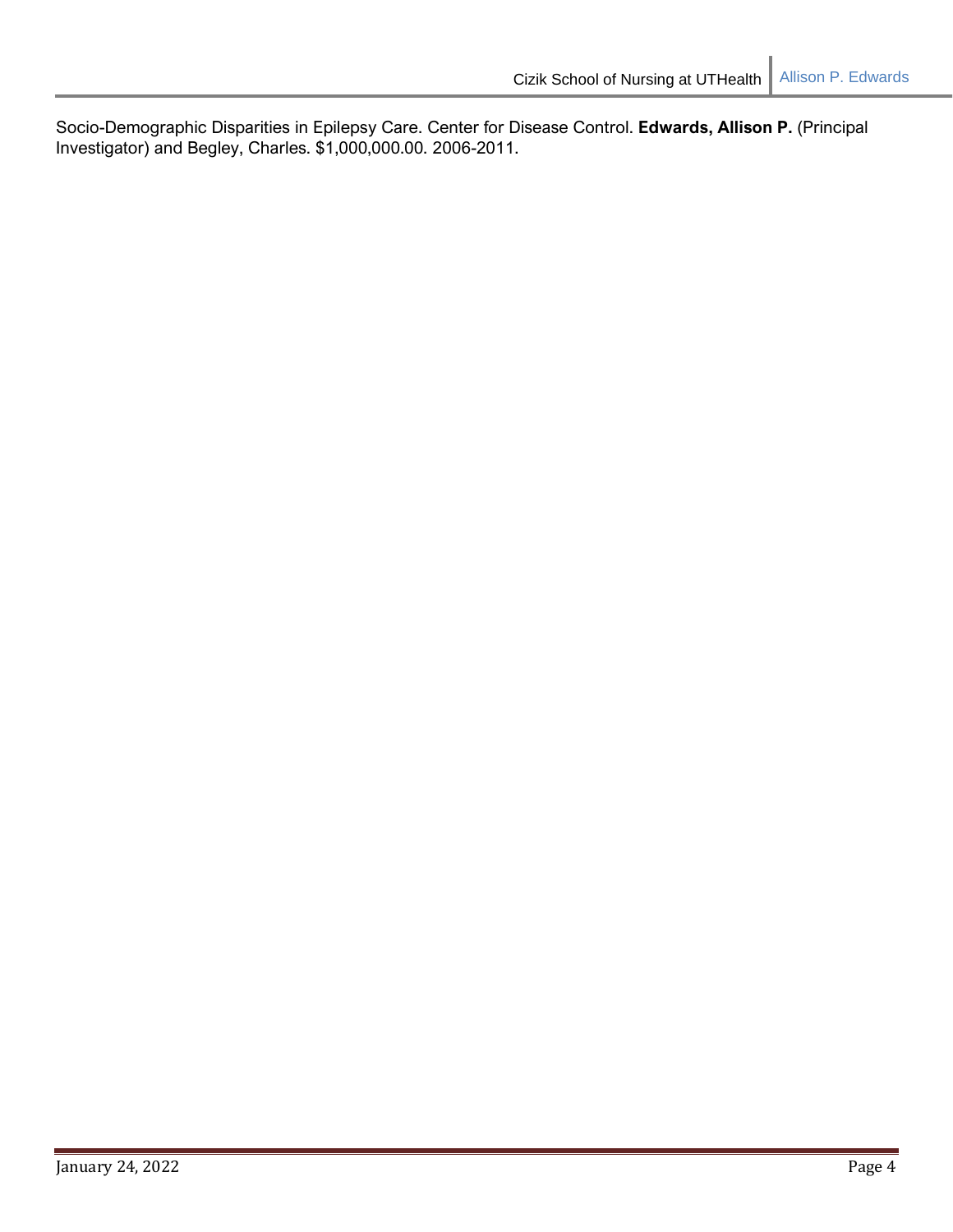# **GRANTS** continued

# *Training*

Neurodevelopmental Program for Integrating Disability Education in Undergraduate Curriculum. Joan and Stanford Alexander Foundation. **Edwards, Allison** and Rabel, Patti. (Principal Investigator/Program Coordinator) \$500,000 Endowment. 2016- life of endowment

American Association of Colleges of Nursing. Unfolding Case Study, "John's Journey." Hekel, Barbara (Principal Investigator), Alexander, Juane; DesOrmeaux, Christina; Edwards, Allison; Pullis, Bridgette. \$5,000 Grant. 2020.

## *Projects*

Integration of weather-related education in an intermediate school setting using WeatherBug. **Edwards, Allison**. \$5,000. 2009-2019.

UTHealthy Wellness Program. Awarded by UT System. Parnell, Susan and Edwards, Allison. (Co-Author). \$5,000. 2017-2018.

# **PUBLICATIONS**

## *Peer Reviewed Publications*

Thomas, L. W., & Edwards, A. P. (2018). A Guidance Algorithm to Improve Communication and Management of Brain Injury Rehabilitation PRN Bowel Medications. Abstract: Archives of Physical Medicine and Rehabilitation, 99 (10), e82.

Edwards, Allison P. & Thomas, Lisa. (2021). Trifecta for RN-BSN Curricula: Algorithms, Interdisciplinary Practice, and Authentic Application within a Quality Improvement Project. Nurse Educator, 46 (2).

Edwards, Allison (2021). Elevating Equity and Inclusion for People with Intellectual Disabilities: A Nursing Student Sexual Health Promotion Project. Creative Nursing, 27 (3).

Edwards, Allison P., Hekel, Barbara and Cron, Stanley (2021). Disability Attitudes of Student Nurses: A Pilot Curriculum Intervention. Nursing Education Perspectives, 16.

Edwards, Allison (2021). Co-Curricular Clinical Opportunity: Addressing Students Attitudes, Knowledge and Skills with Disability Education. Journal of Nursing Education, 60 (11).

Norman, Leslie, Wells, Brandy and Edwards, Allison. (2021) From Policy to Practice: A DNP Practicum Experience. Nursing Forum, 56 (3).

Edwards, Allison & Hekel, Barbara. (2022) Appraisal of Disability Attitudes and Curriculum of Nursing Students: A Literature Review. International Journal of Nursing Education Scholarship, 19 (1).

## *Non-Peer-Reviewed Publications*

Edwards, Allison P. (1990). The ABC's of AICD. CV Nurse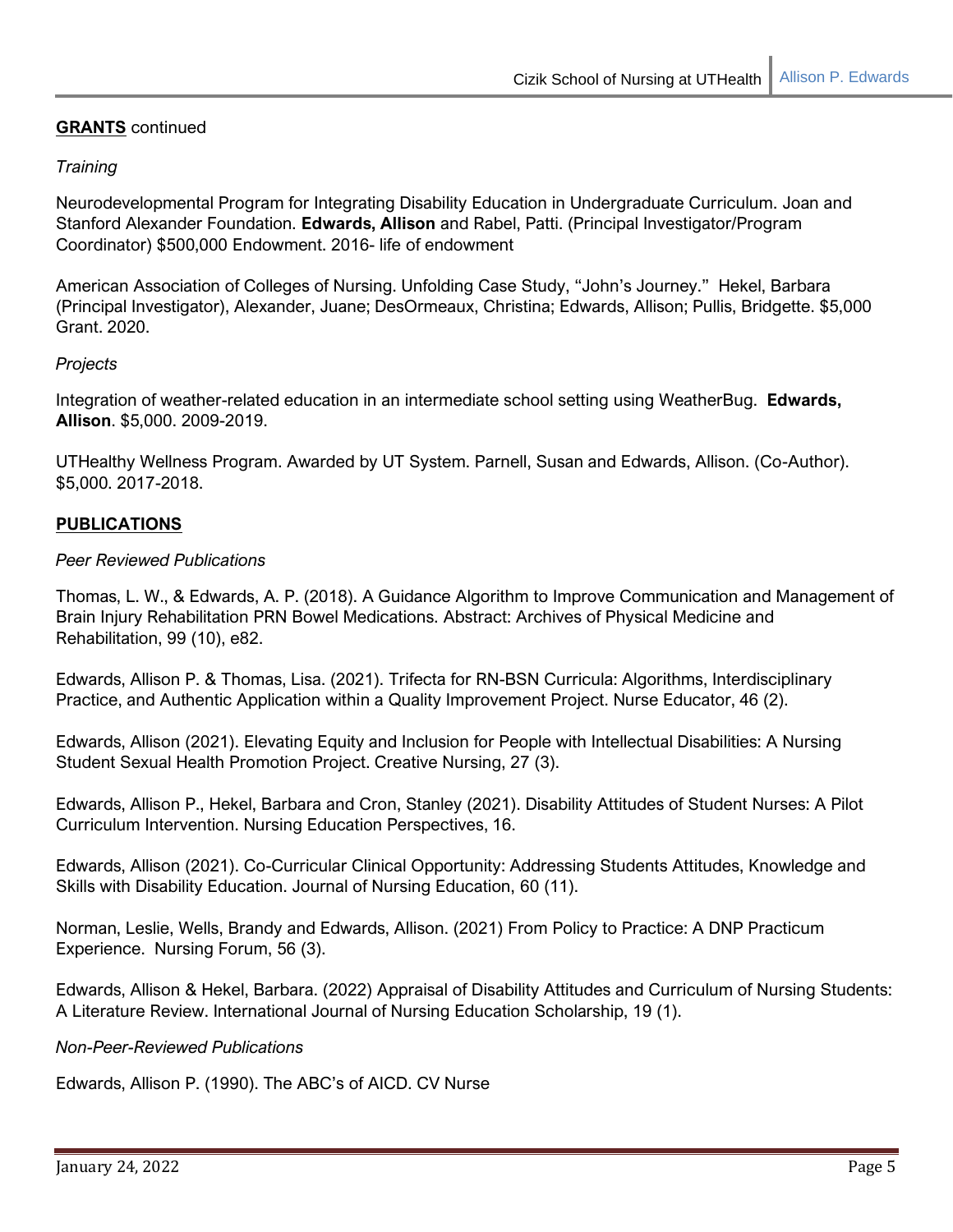Edwards, Allison P. (1993). Catch 22: Strategies for Dealing with Manipulative Family Members, Nursing Management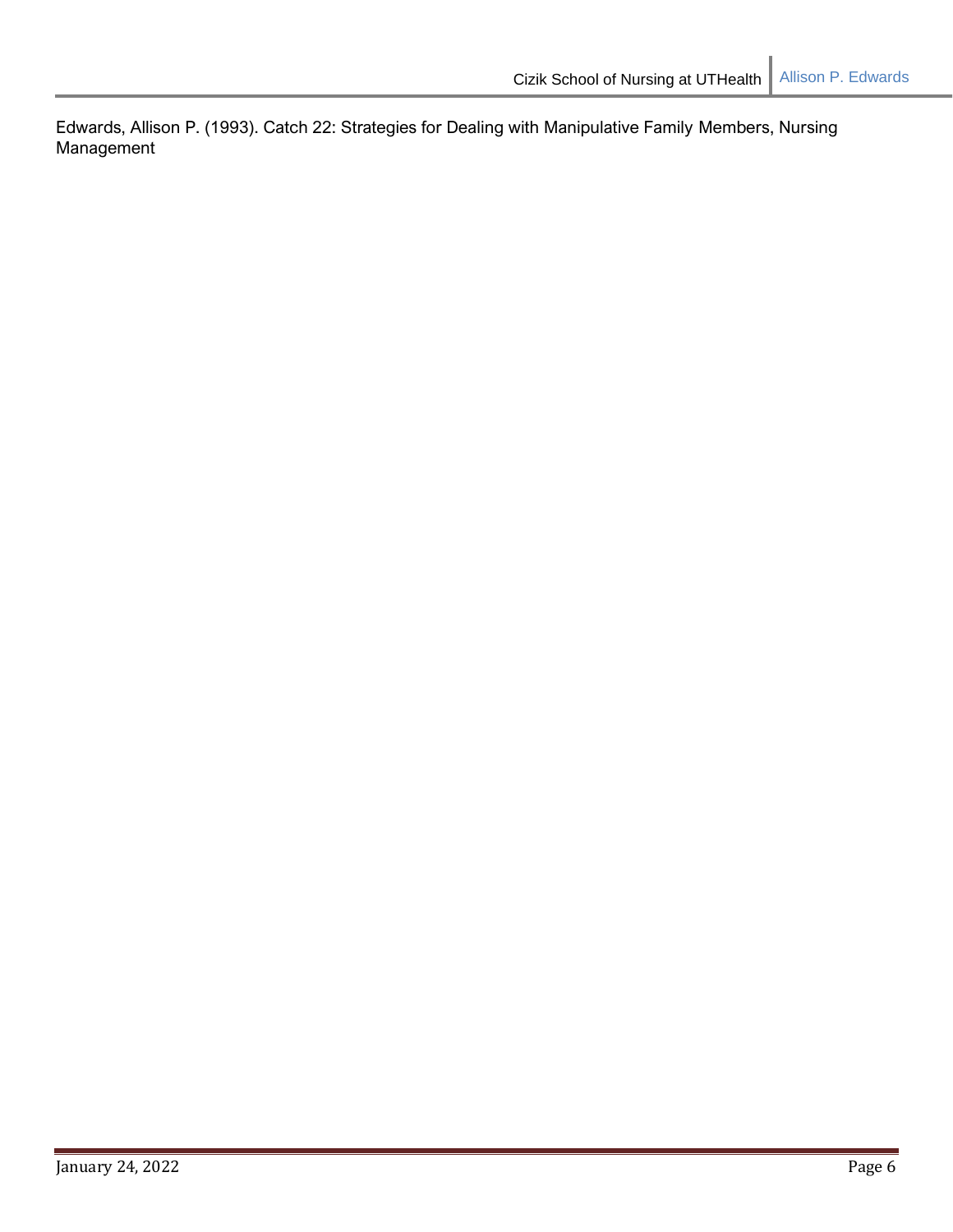# **PUBLICATIONS** continued

*Non-Peer-Reviewed Publications (continued)*

Edwards, A. (1996). Reporting and Detecting Child Abuse, Nurseweek. CEU Offering.

*Book Chapters*

Edwards, A. and Jordan-Troutman, M. (2018). Populations Affected by Disabilities. In M.A. Nies & M. McEwen (eds.), Community/public health nursing: Promoting the health of populations (7th ed., pp. 1- 17). St. Louis: Elsevier.

Edwards, A. and Jordan-Troutman, M. (2022). Populations Affected by Disabilities. In M.A. Nies & M. McEwen (eds.), Community/public health nursing: Promoting the health of populations (8th ed., pp.). St. Louis: Elsevier

# **PRESENTATIONS**

## *International*

*Invited Speaker:* Texas Heart Institute's International Symposium. "ABC's of AICD." Houston, TX, April 1990.

*Speaker*: Sigma Theta Tau's 30th International Research Congress. "Transforming care for people with disabilities: Empowering pre-licensure nursing students to improve quality and reduce barriers through clinical education." Alberta, Calgary, Canada. July 2019.

#### *National*

*Invited Speaker:* Luncheon CEU Offering for the Developmental Disability Nursing Association's 25th Annual Conference. "Integrating Disability Education in Undergraduate Curriculum: The UTHealth: School of Nursing Experience." Dallas, TX, April 2017.

Thomas, L., Edwards, A. & Nwagboso, A. "A Guidance Algorithm to Improve Communication and Management of Brain Injury Rehabilitation PRN Bowel Medications." American Congress of Rehabilitation Medicine; Dallas, TX, September 2018.

*Invited Speaker*: PATH PWIDD National Consortium monthly meeting. "Imperative Undergraduate Interprofessional Education for People with Disabilities." Virtual via Zoom, January 26, 2022.

## *Poster Presentations*

Edwards, A. "Birds, Bees and STD's: Sexual Activity and Health for Individuals with Intellectual and Developmental Disabilities." 24th Annual Developmental Disability Nursing Association Conference, San Diego, CA, April 2016.

Edwards, A., Thomas L., & Nwagboso, A. "An Algorithm to Improve Communication and Management of PRN Bowel Medications in Rehabilitation Settings." Houston Medication Safety Symposium: High Risk Medications and Prescription Abuse, Houston, TX, April 28, 2017.

Edwards, A., Thomas L., & Nwagboso, A. "Bowel Management in Brain Injury: A Guidance Algorithm." Association of Rehabilitation Nurses: 2017 REACH Conference, Seattle, WA, November 8-11, 2017.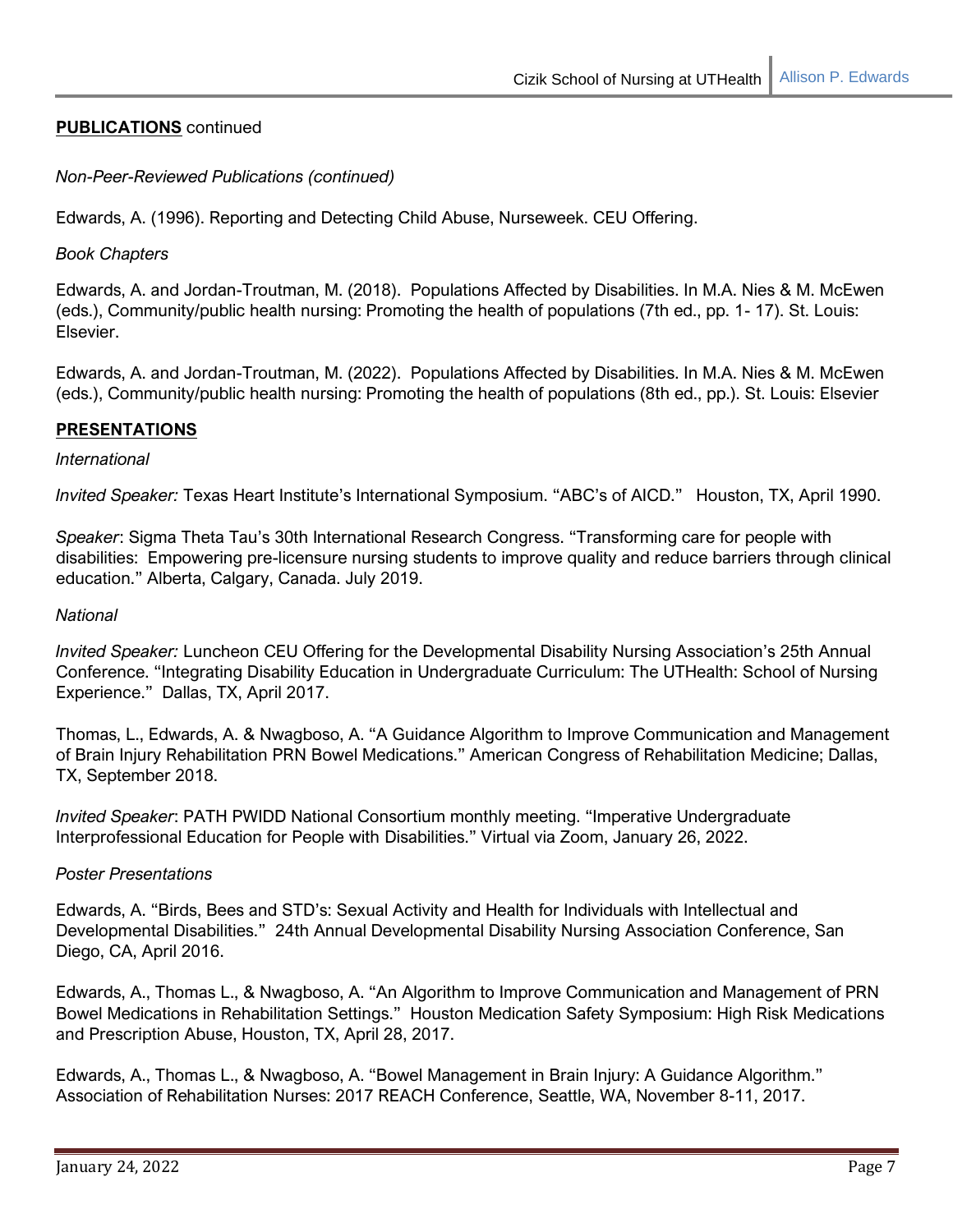Edwards, A., Thomas L., & Nwagboso, A. "Bowel Management In Brain Injury: A Guidance Algorithm." National Association of Indian Nurses of America: Clinical Excellence Conference, Houston, TX, December 2, 2017. **PRESENTATIONS** continued

## *Poster Presentations continued*

Thomas, L., Edwards, A., Velasquez, J, & Nwagboso, A. "A Guidance Algorithm for Neurogenic Bowel." Memorial Hermann Robust Process Improvement Expo, Houston, TX, February 2018.

Edwards, A. and Thomas, L. (2019) "Transforming Nursing Student Attitudes toward People with Disabilities." Breaking the Mold-Transformation as a Call for Scholarly Action: Advances in Teaching and Learning, Houston, TX, June 2019.

Hekel, Barbara and Edwards, Allison (2020). "A Curricular Intervention to Impact Nursing Student Attitudes about People with Disabilities." Association of Community Health Nursing Educators. Virtual Conference, June 2020

Hekel, B., Pullis B. R., Edwards, A. P., DesOrmeaux, C., & Alexander,J. (2021, June 11). An Unfolding Case Study to Teach Public Health Concepts [Poster presentation]. UTHealth Advances in Teaching and Learning Day. Virtual due to COVID-19. Houston, TX, United States.

# *Regional Presentation/Video*

Interactive Video Presenter: "Vital Signs." Series presenting hospital-wide quality improvement and nursing practice issues. Memorial Care Systems, Houston, TX, March-December 1992.

Educational Video for Staff "Code Team Protocol." Houston, Texas. Produced for Tenet Health Care Systems at Pasadena General Hospital, Pasadena, TX, October 1993.

Association of Rehabilitation Nurses: Southeast Texas Chapter- CEU offering: "Transforming care for people with disabilities: Empowering pre-licensure nursing students to improve quality and reduce barriers through clinical education." February 26, 2019, Houston, Texas.

*Speaker*: Summer Health Professions Education Program. Cizik School of Nursing. "Disability Care and Awareness." June 2019, June 23, 2020, June 8, 2021.

*Speaker:* Texas Woman's University 2019 Founders Day Forum-Embracing the Art and Science of Nursing. "Transforming care for people with disabilities: Empowering pre-licensure nursing students to improve quality and reduce barriers through clinical education." Houston, Texas, October 8, 2019.

*Speaker*: UTHealth School of Dentistry/School of Nursing Virtual Workshop. "Transforming care for people with disabilities: improving quality and reducing barriers through clinical education." Houston, Texas, April 9, 2021.

*Invited Speaker*: University of Texas Medical Branch Nursing Faculty "Hot Topics". "Imperative undergraduate education-nursing care for people with disabilities." April 19, 2021.

## **PROFESSIONAL SERVICE**

| <b>Texas Nursing Association</b> | Task Force Review Panel/Top 20 Nurse | 2012 |
|----------------------------------|--------------------------------------|------|
|                                  | Candidates                           |      |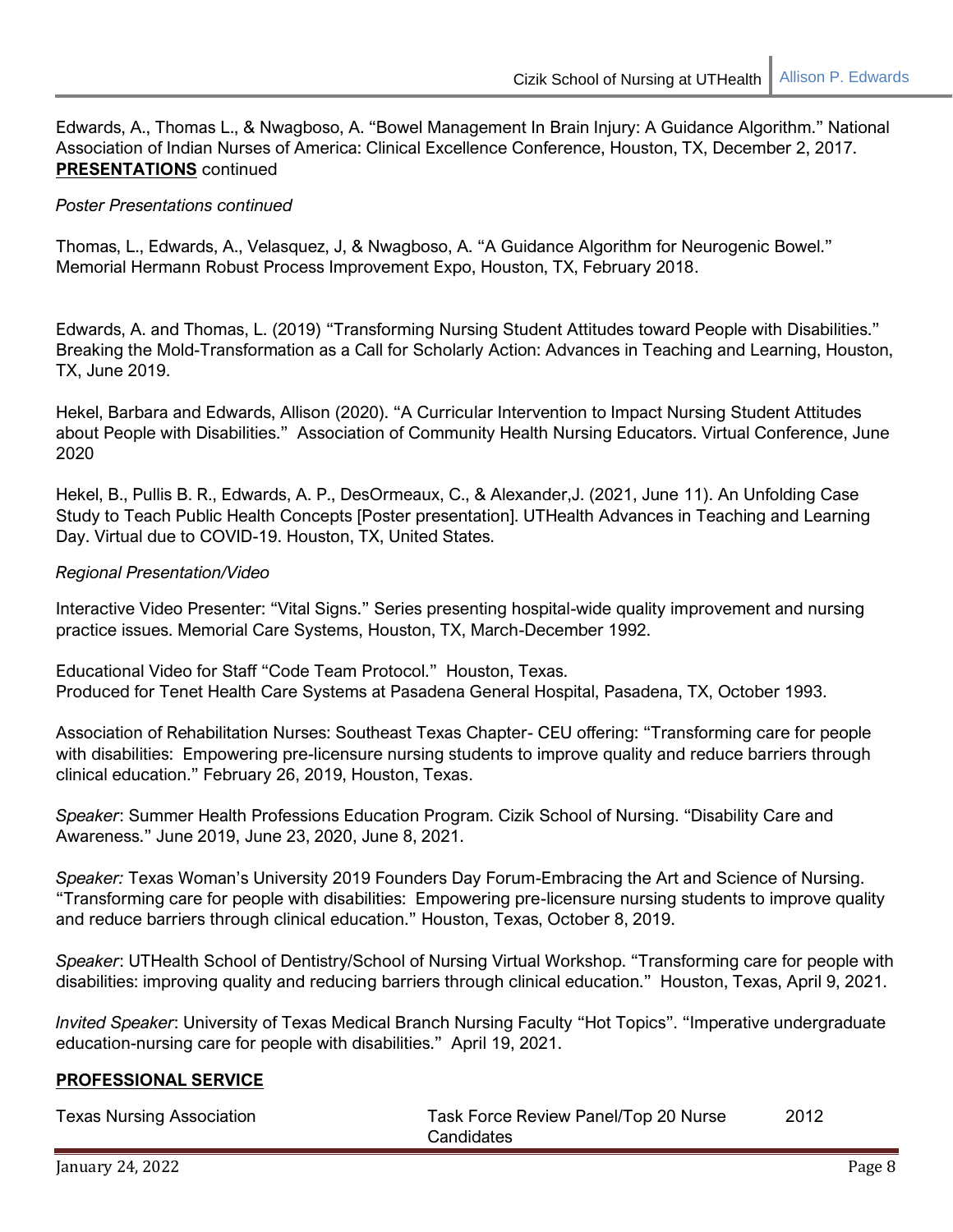| <b>Editorial Panel: Southern Nursing Research</b><br>Society                                                  | Abstract/Research Reviewer                                                     | 2015-2017              |
|---------------------------------------------------------------------------------------------------------------|--------------------------------------------------------------------------------|------------------------|
| <b>PROFESSIONAL SERVICE continued</b>                                                                         |                                                                                |                        |
| <b>Texas Board of Nursing continued</b>                                                                       |                                                                                |                        |
| <b>Texas Board of Nursing</b>                                                                                 | <b>Board Member</b><br><b>Vice President</b>                                   | 2015-2021<br>2021-2023 |
| <b>Education Committee</b>                                                                                    | <b>Baccalaureate Education Representative</b>                                  | 2015-present           |
| <b>Eligibility and Disciplinary Committee</b>                                                                 | Chair                                                                          | 2015-present           |
| National NCIRS-National Committee Item Review NCLEX Item Writer/Reviewer                                      |                                                                                | 2017-present           |
| The Center for Pursuit                                                                                        | <b>Board Member</b>                                                            | 2019-2022              |
| <b>PARTNERS</b>                                                                                               | Spring Luncheon Chair                                                          | 2020-2021              |
| <b>PATH-PWIDD Partner</b><br>Partnering to Transform Health Outcomes with Persons w/IDD                       | <b>Consortium Action Network</b><br><b>IPE Practice, Policy and Regulation</b> | 2020-present           |
| PROFESSIONAL MEMBERSHIPS                                                                                      |                                                                                |                        |
| American Association on Intellectual and Developmental Disabilities (AAIDD)                                   |                                                                                | 2017-present           |
| Alliance for Disability in Health Care Education                                                              |                                                                                | 2017-present           |
| Developmental Disability Nurses Association                                                                   |                                                                                | 2016-present           |
| Sigma Theta Tau- Zeta Pi Chapter                                                                              |                                                                                | 2014-present           |
| <b>Southern Nursing Research Society</b>                                                                      |                                                                                | 2014-2016              |
| American/Texas Nurses Association                                                                             |                                                                                | 2014-2016              |
| American Public Health Association                                                                            |                                                                                | 2014-2016              |
| <b>Houston Organization of Nurse Executives</b>                                                               |                                                                                | 1994-1996              |
| <b>INSTITUTIONAL SERVICE</b>                                                                                  |                                                                                |                        |
| The University of Texas Medical Branch School of Nursing<br><b>Alumni Board Member</b>                        |                                                                                | 1994-1997              |
| St. Vincent De Paul School<br>Board Member, 2006-2009<br>Vice President, 2009<br>Gala Fundraising Chair, 2009 |                                                                                | 2006-2010              |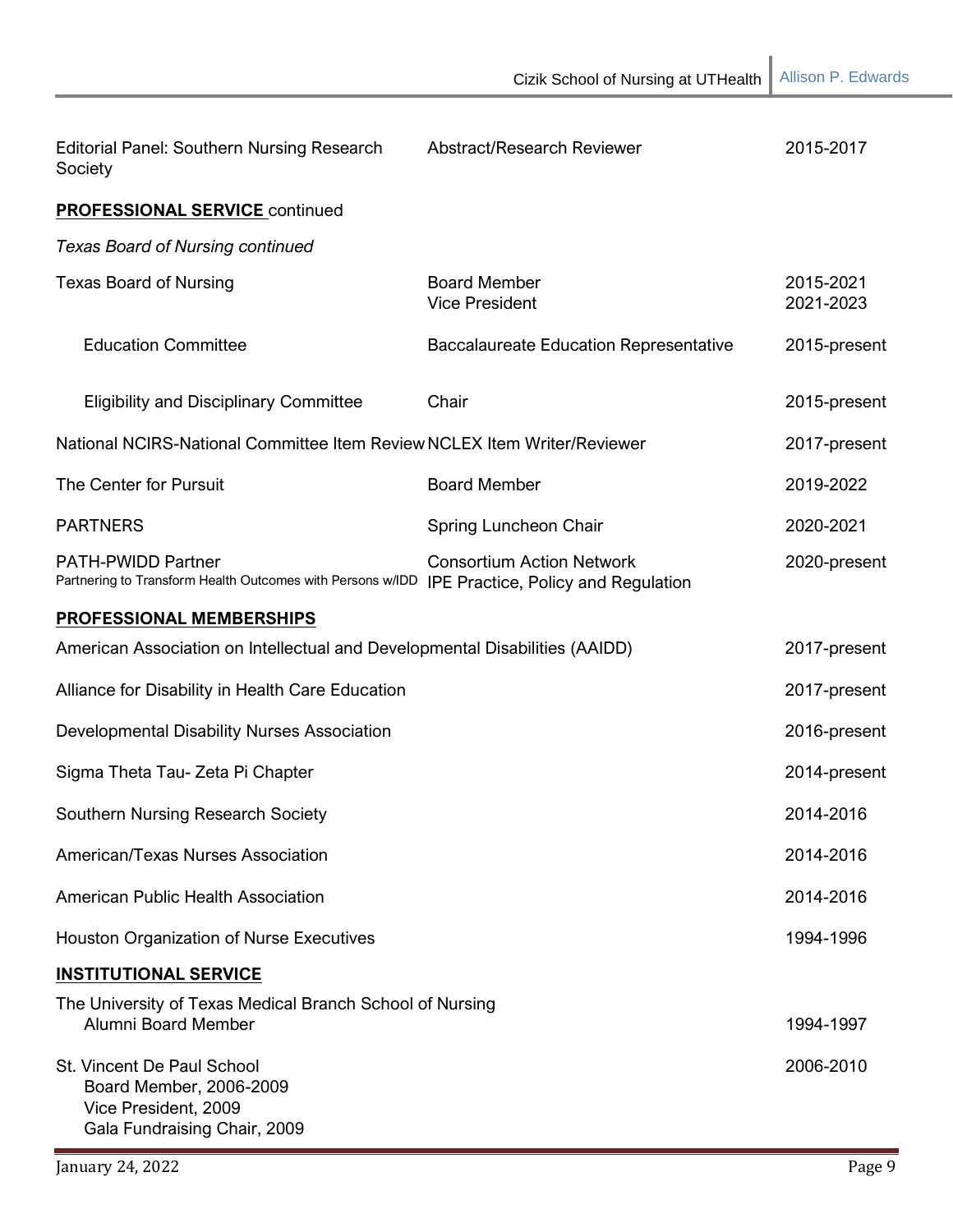| Yearbook Editor, 2007                                                                                                                             |              |
|---------------------------------------------------------------------------------------------------------------------------------------------------|--------------|
| <b>UTHealth: Cizik School of Nursing</b>                                                                                                          |              |
| <b>Interfaculty Council</b>                                                                                                                       | 2015-2019    |
| <b>INSTITUTIONAL SERVICE</b> continued                                                                                                            |              |
| <b>Baccalaureate Council</b>                                                                                                                      | 2010-present |
| Incarnate Word Academy<br><b>Gala Fundraising Chair</b>                                                                                           | 2011         |
| Admission, Progression and Graduation Subcommittee                                                                                                | 2015-2016    |
| <b>Faculty Assembly</b><br>Vice Chair, 2015-2016<br>Chair, 2016-2017                                                                              | 2015-2017    |
| <b>Strake Jesuit College Preparatory</b><br>Women's Retreat Chair, 2017<br>Women's Overnight Retreat Chair, 2015                                  | 2017         |
| <b>Faculty Life Council</b>                                                                                                                       | 2017-2019    |
| <b>UTHealth Wellness Committee</b>                                                                                                                | 2017-present |
| University of Texas Medical Branch<br>Development Board Member                                                                                    | 2019-2022    |
| University of Texas Medical Branch<br>Alumni Board Member                                                                                         | 2019-2021    |
| University Classified Staff Education Award Panel                                                                                                 | 2020         |
| University of Texas Medical Branch Awards Committee                                                                                               | 2021         |
| <b>COMMUNITY SERVICE</b>                                                                                                                          |              |
| <b>Covenant House Guild</b><br>Secretary, 1993                                                                                                    | 1992-1994    |
| Boulevard Oaks/Southampton Civic Club<br><b>Executive Director</b>                                                                                | 1998-1999    |
| Junior League of Houston, Member (Sustainer)<br>Writer, Contributor Houston News, 2001<br>Child Advocates Chair, 2000<br>Juvenile Probation, 1999 | 1998-present |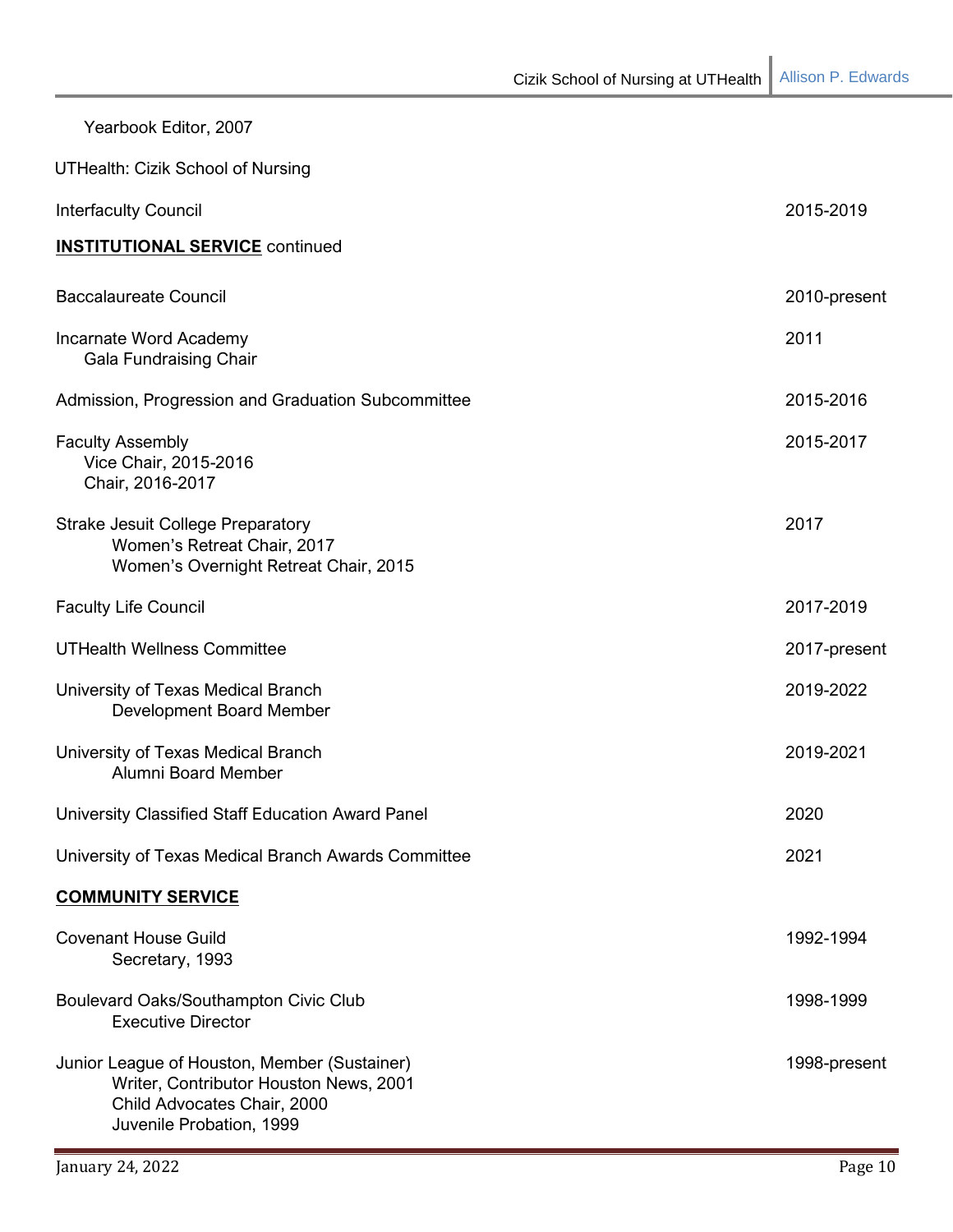| <b>Salvation Army Women's Auxiliary</b> |                                                                                                      | 2005-present |  |
|-----------------------------------------|------------------------------------------------------------------------------------------------------|--------------|--|
|                                         | <b>West University Little League</b><br><b>Auxiliary Board Member</b>                                | 2006-2007    |  |
|                                         | <b>COMMUNITY SERVICE continued</b>                                                                   |              |  |
|                                         | <b>National Charity League</b><br>Tea and Style Show Chair, 2010<br>Speaker Chair, 2011              | 2008-2017    |  |
|                                         | <b>Texas Agricultural and Mechanical University</b><br><b>Small Animal Clinic Steering Committee</b> | 2019-present |  |
|                                         | <b>COURSES TAUGHT (at Cizik School of Nursing at UTHealth)</b>                                       |              |  |
|                                         | *indicates lead faculty                                                                              |              |  |
|                                         | <b>Baccalaureate RN-BSN</b>                                                                          |              |  |
| N3601                                   | Community Health: RN-BSN*                                                                            |              |  |
| N3602                                   | Community Project/Clinical*                                                                          |              |  |
| N3701                                   | Professional Practice of Nursing*                                                                    |              |  |
| N3702                                   | Issues in Professional Nursing*                                                                      |              |  |
| N3703                                   | Management and Leadership                                                                            |              |  |
| N3704                                   | Synthesis*                                                                                           |              |  |
| N4526                                   | <b>Role Transition</b>                                                                               |              |  |
|                                         | <b>Baccalaureate Pre-licensure</b>                                                                   |              |  |
| N3511<br>N3511W                         | <b>Health Assessment</b>                                                                             |              |  |
| N4521                                   | Community Health*                                                                                    |              |  |
| N4521B                                  | Community Health: Pacesetter Clinical*                                                               |              |  |
| N4499                                   | Independent Study: Fellowship-Care of People with Disabilities                                       |              |  |
| N4499                                   | Independent Study: Honors Students                                                                   |              |  |
| Master's/Doctoral Program               |                                                                                                      |              |  |